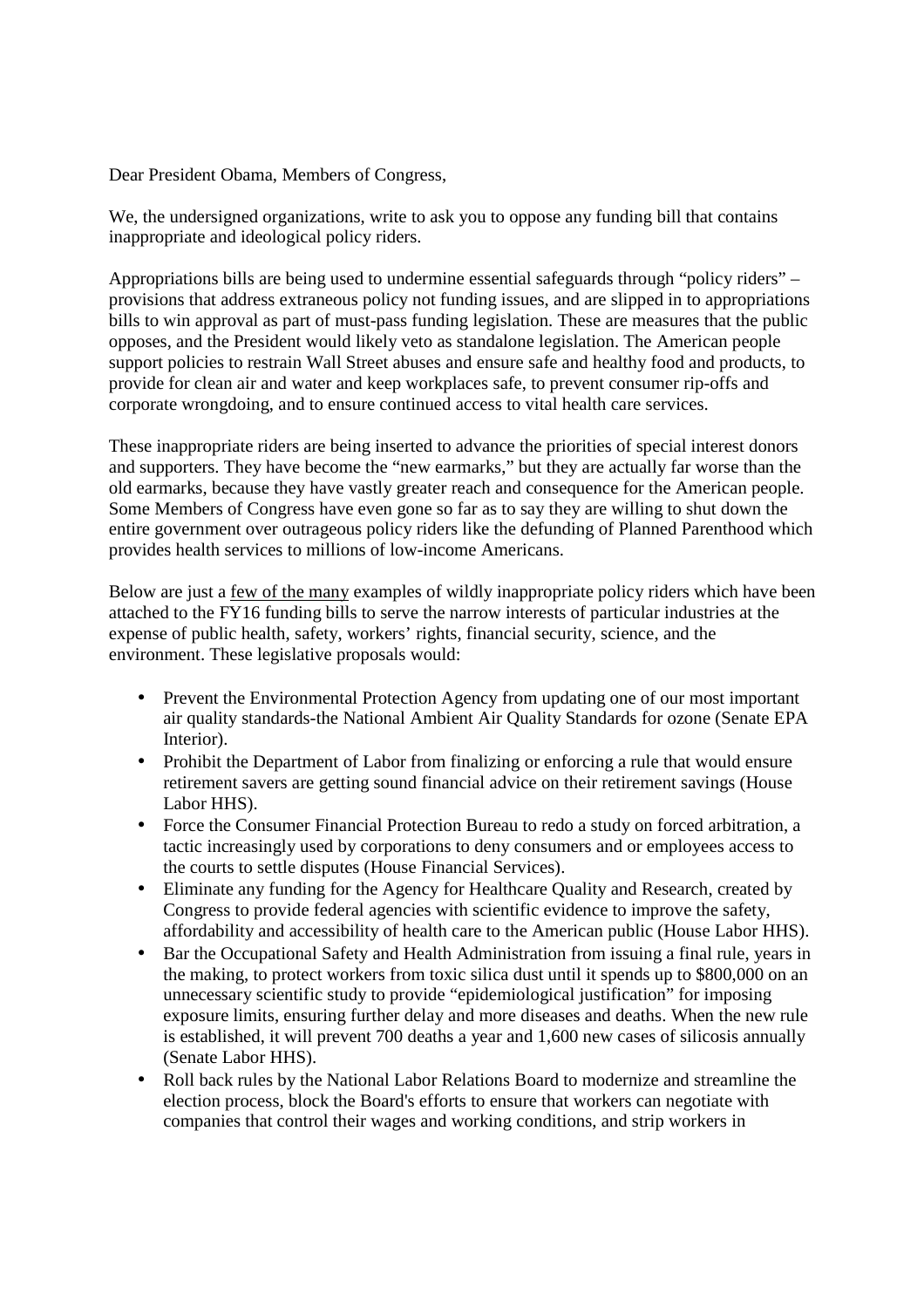commercial operations on tribal lands from the protections of the National Labor Relations Act (House Labor HHS).

- Weaken a pending Food and Drug Administration rule on liquid nicotine and flavored cigars by exempting these tobacco products currently on the market from any regulation; this will limit the agency's ability to protect children and teens from these harmful products (House Agriculture FDA).
- Block the Securities and Exchange Commission from requiring publicly traded companies to disclose their political spending; derail the IRS from defining political activity for nonprofits, and prevent the administration from requiring federal contractors to disclose their political spending (House Financial Services).
- Continue to block rules that would place limits on the number of hours truckers could work without an adequate rest break despite safety concerns that trucker fatigue causes serious crashes and significantly increase truck size and weight limits. (House and Senate Transportation HUD).
- Eliminate the recently finalized Environmental Protection Agency rule defining which waters are subject to protections under the Clean Water Act (House and Senate Energy and Water).
- Block science-based protections under the Endangered Species Act for numerous species, including the iconic gray wolf (House Interior EPA).
- Roll back financial regulations in areas ranging from protections against irresponsible mortgage lending to limits on excessive borrowing by large banks, to undermining the effectiveness of the Consumer Financial Protection Bureau (Senate Financial Services and General Government).
- Prevents the Food and Drug Administration from improving generic drug safety labeling so that it better protects patients (House Agriculture FDA).
- Prevent the administration from cracking down on contractors that don't comply with workplace laws (House and Senate Labor HHS).
- Place arbitrary restrictions on evidence supporting a healthy diet from the Dietary Guidelines Advisory Committee and undermine nutritional standards for school foods provided to millions of American schoolchildren (House and Senate Labor HHS Agriculture FDA).
- Roll back the Federal Communications Commission's strong Net Neutrality rules, or put barriers in place that prevent the FCC from enforcing these protections for Internet openness and affordability (House and Senate Financial Services).
- Zero-out funding for private fair housing enforcement grants; prevent the Department of Housing and Urban Development and Department of Justice from enforcing a rule that provides a unified standard for challenging discriminatory housing policies and practices; and prevent HUD from implementing a rule to empower local policymakers to create local solutions to address persistent barriers to fair housing choice (House CJS, Transportation HUD).
- Eliminate any funding for the Title X Family Planning Program, cutting the preventive care — including family planning services, well-woman exams, lifesaving cancer screenings, birth control, and testing and treatments for sexually transmitted infections that nearly 4.6 million people currently rely on (House Labor HHS).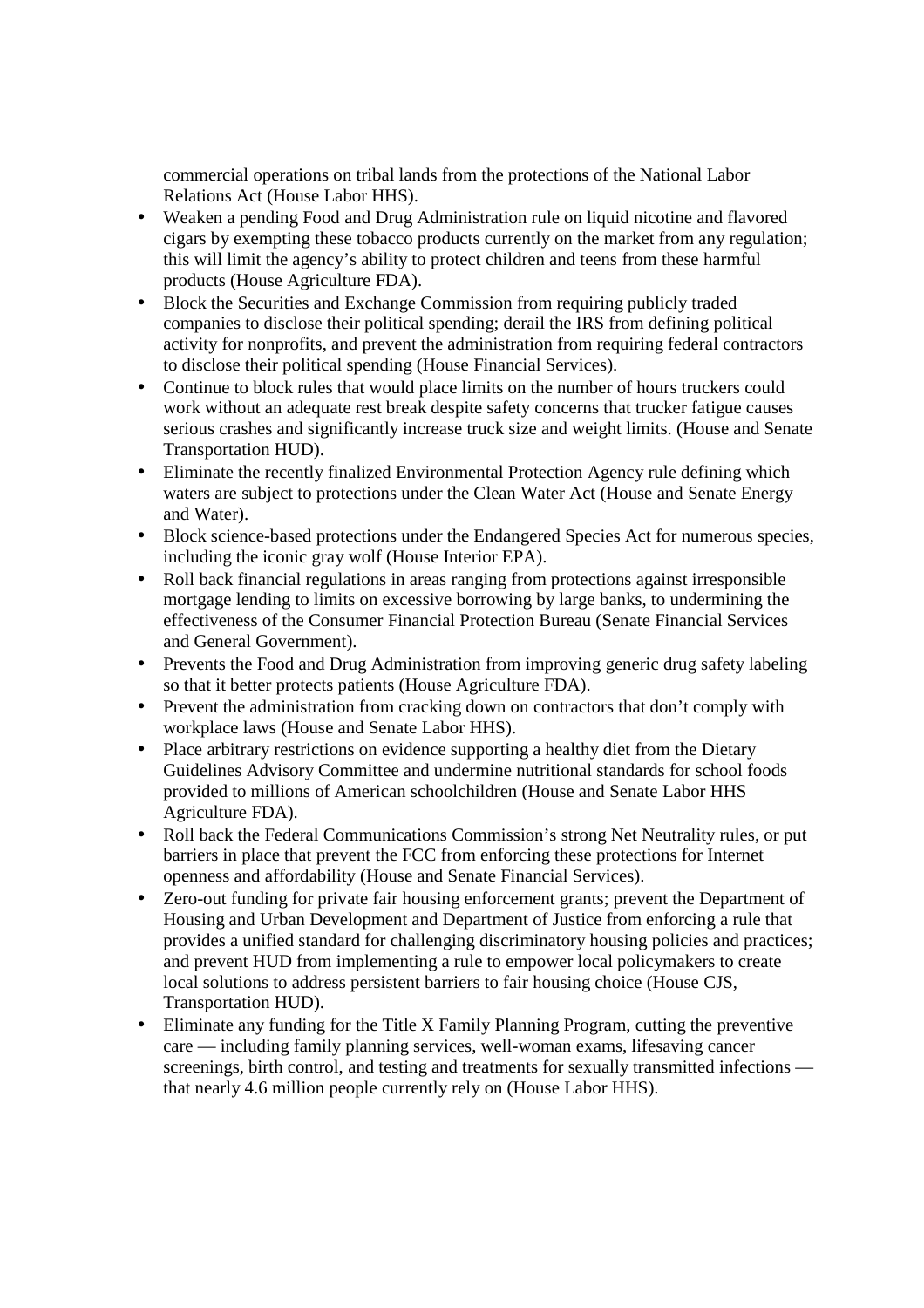We urge Members of Congress and Senators to oppose flawed funding proposals such as the non-exhaustive list of examples above if they come to the floor. We further urge the administration in the strongest possible terms to oppose any eventual omnibus funding package that includes these or other dangerous legislative proposals. If included in a final package, any ideological policy riders would undo key safeguards and protections for Main Street.

Sincerely,

Academy of Nutrition and Dietetics AcademyHealth Advocates for Highway and Auto Safety (Advocates) AIDS Action Baltimore Alaska Wilderness League Alaska PIRG Alliance for a Just Society Alliance for Retired Americans American Association for Justice American Association of Colleges of Pharmacy American Council on Exercise American Federation of Labor and Congress of Industrial Organizations (AFLCIO) American Federation of State, County and Municipal Employees (AFSCME) American Lung Association American Public Health Association American Sexual Health Association American Thoracic Society Americans for Financial Reform Arizona Consumers Council Arizona PIRG As You Sow Association of State Public Health Nutritionists (ASPHN) B.Komplete, LLC. Blue Green Alliance Breast Cancer Action California Reinvestment Coalition CALPIRG California Project LEAN Campaign for America's Future Caney Fork Headwaters Association Center for Auto Safety Center for Biological Diversity Center for Community Change Action Center for Effective Government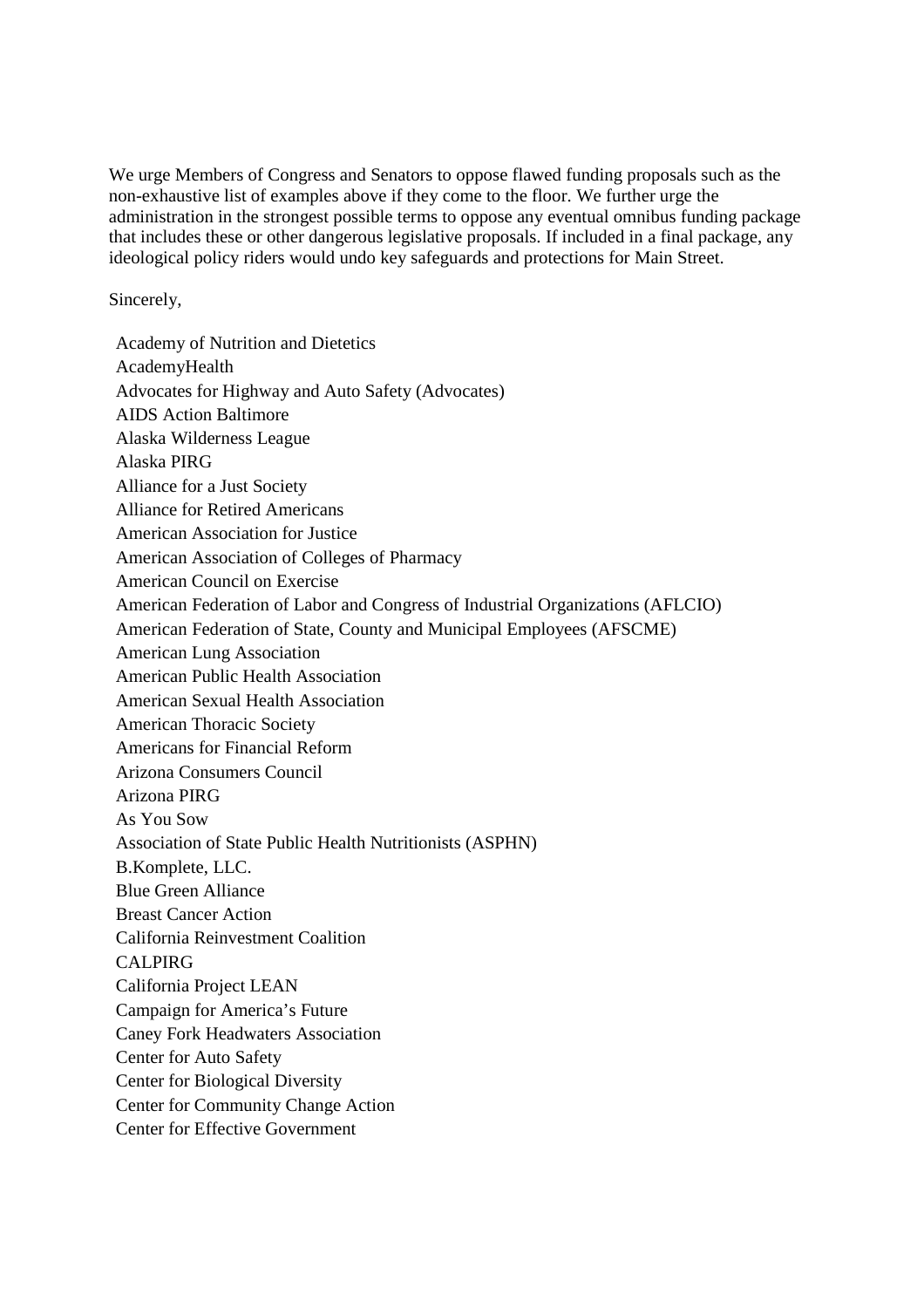Center for Food Safety Center for Justice & Democracy Center for Media Justice Center for Progressive Reform Center for Responsible Lending Center for Science and Democracy at the Union of Concerned Scientists Center for Science in the Public Interest Citizens for Reliable and Safe Highways (CRASH) Citizens for Responsibility and Ethics in Washington (CREW) Commissioned Officers Association of the U.S. Public Health Service, Inc. (COA) Common Cause Communications Workers of America (CWA) Connecticut Council on Occupational Safety and Health (ConnectiCOSH) ConnPIRG Consumer Action Consumer Federation of America Consumer Federation of California CoPIRG Color of Change CREDO Cumberland Counties for Ecojustice Daily Kos Defenders of Wildlife Demos **Earthjustice** Economic Policy Institute Employee Rights Advocacy Institute For Law & Policy End Hunger Connecticut! Endangered Species Coalition Energy Action Coalition Farmworker Justice Florida PIRG Fight for the Future Foundation for Healthy Generations Franciscan Action Network Free Press Action Fund Friends of AHRQ Georgia PIRG GreenLatinos Greenpeace Hepatitis Foundation International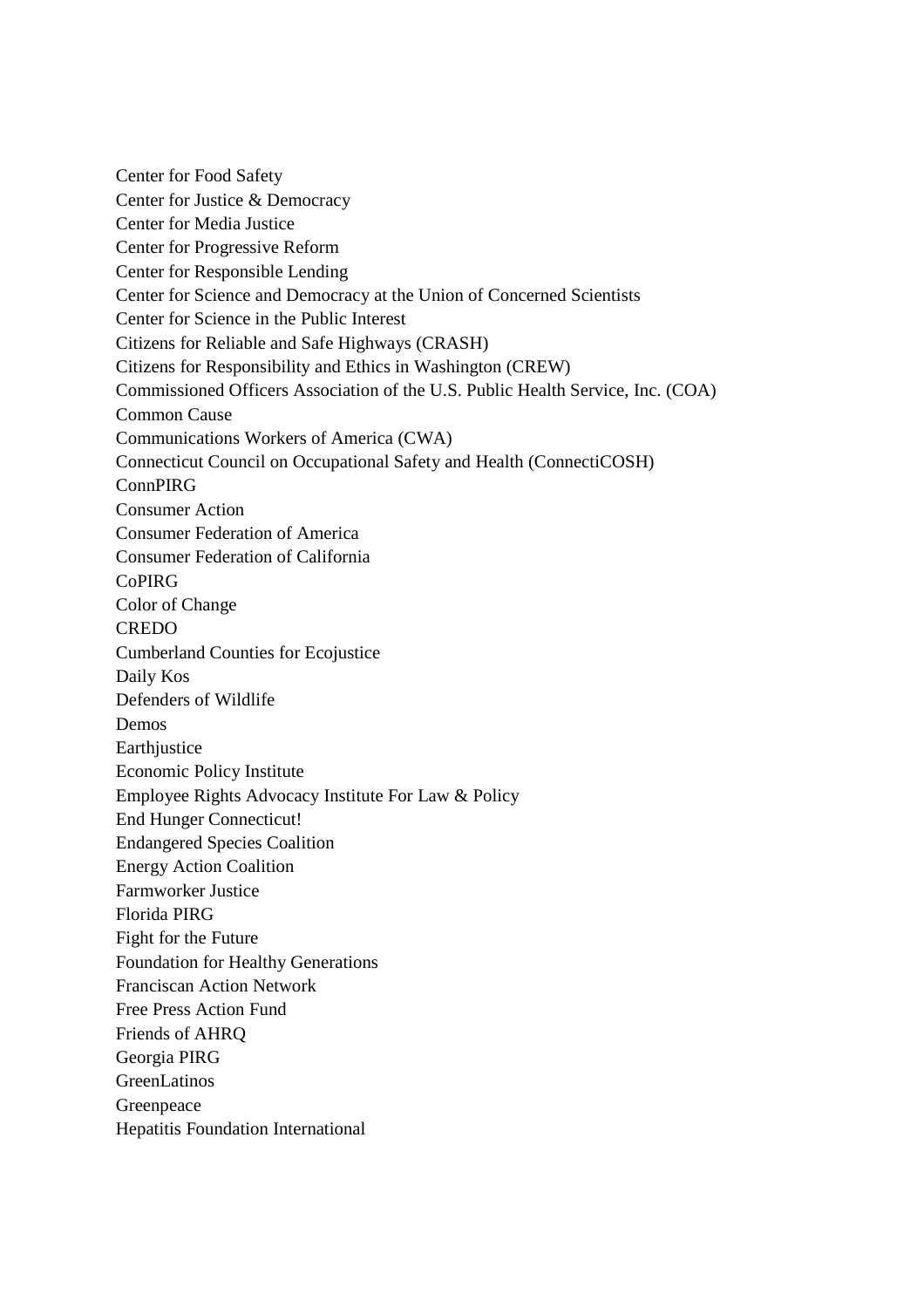ICWUC Health and Safety Department Illinois PIRG Institute for Agriculture and Trade Policy Institute for Science and Human Values International Marine Mammal Project of Earth Island Institute International Brotherhood of Teamsters International Union, United Automobile, Aerospace & Agricultural Implement Workers of America (UAW) Iowa PIRG Jewish Women International KidsAndCars.org KyotoUSA Laurie M. Tisch Center for Food, Education & Policy, Teachers College, Columbia University. League of Conservation Voters Main Street Alliance Maine Public Health Association Maquiladora Health & Safety Support Network Maryland PIRG MASSPIRG Massachusetts Consumers' Council Mental Health America Missouri Association of Local Public Health Agencies MoPIRG **NAACP** NARAL Pro-Choice America National Active and Retired Federal Employees Association (NARFE) National Association of Consumer Advocates National Association of County and City Health Officials (NACCHO) National Association of Social Workers (NASW) National Association of State Emergency Medical Services Officials National Center for Health Research National Coalition Against Domestic Violence National Coalition of STD Directors National Consumer Law Center (on behalf of its low income clients) National Council for Occupational Safety and Health National Employment Lawyers Association National Fair Housing Alliance National Health Care for the Homeless Council National LGBTQ Task Force Action Fund National Organization for Women National Partnership for Women & Families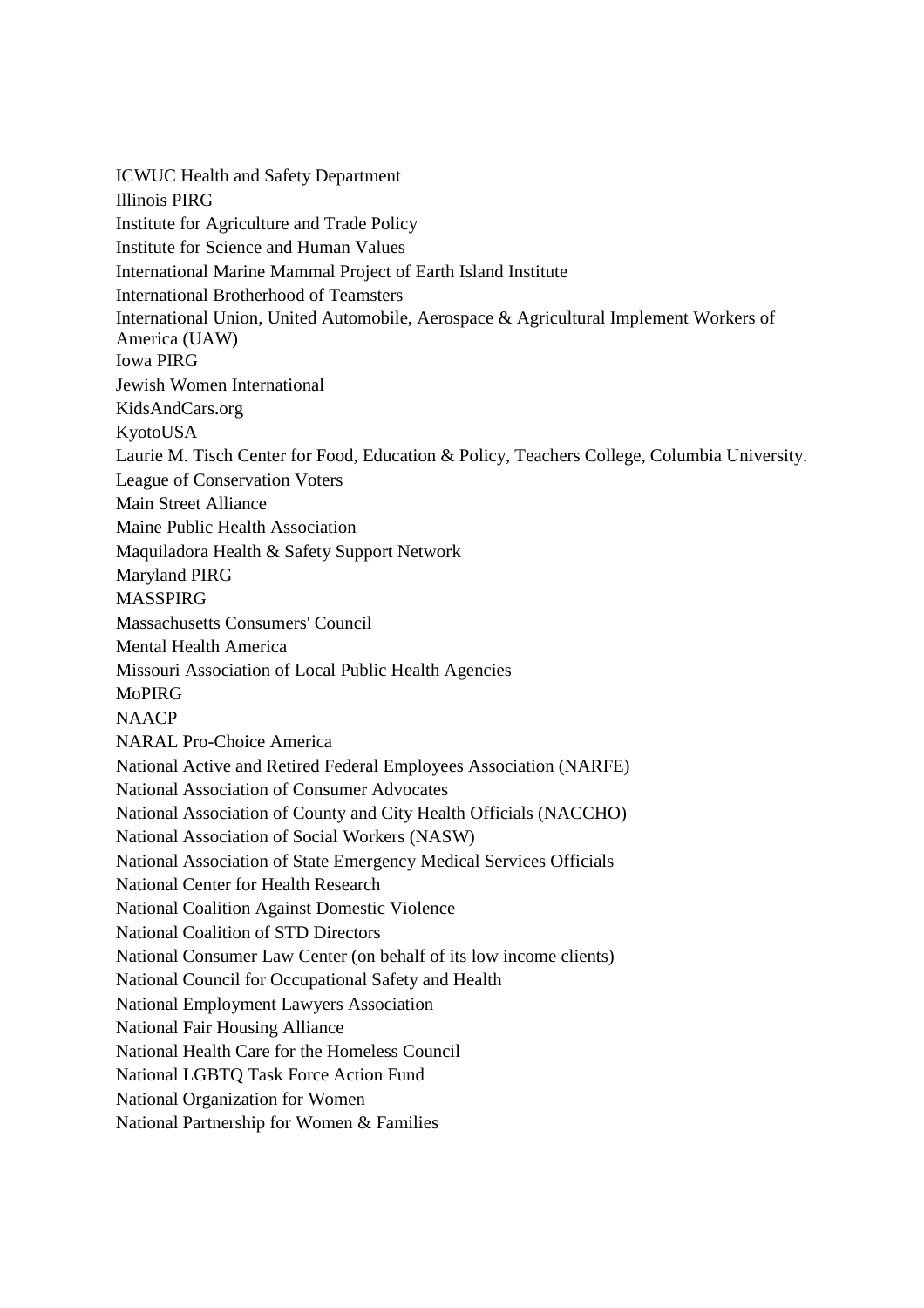National WIC Association National Women's Law Center Natural Resources Defense Council (NRDC) **NCPIRG** NETWORK, A National Catholic Social Justice Lobby Network for Environmental & Economic Responsibility Of United Church of Christ New Progressive Alliance New Rules for Global Finance New York Public Interest Research Group (NYPIRG) **NHPIRG** NJ PIRG NJ Work Environment Council NMPIRG Nonprofit VOTE Northwest Atlantic Marine Alliance Ohio PIRG Oregon PIRG (OSPIRG) Parents Against Tired Truckers (P.A.T.T.) PennPIRG People for the American Way Physician Assistant Education Association PIRG in Michigan (PIRGIM) Planned Parenthood Federation of America Prevention Institute Progressive Campaign Change Committee Public Citizen Public Investors Arbitration Bar Association Public Knowledge Public Justice Center Rachel Carson Council Real Food for Kids – Montgomery and Healthy School Food Maryland Rhode Island Council on Occupational Safety and Health (RICOSH) RIPIRG Safe Climate Campaign SafeWork Washington School-Based Health Alliance Service Employees International Union (SEIU) Shape Up America! SMART-TD (International Association of Sheet Metal, Air, Rail, Transportation Workers, Transportation Division) Sierra Club